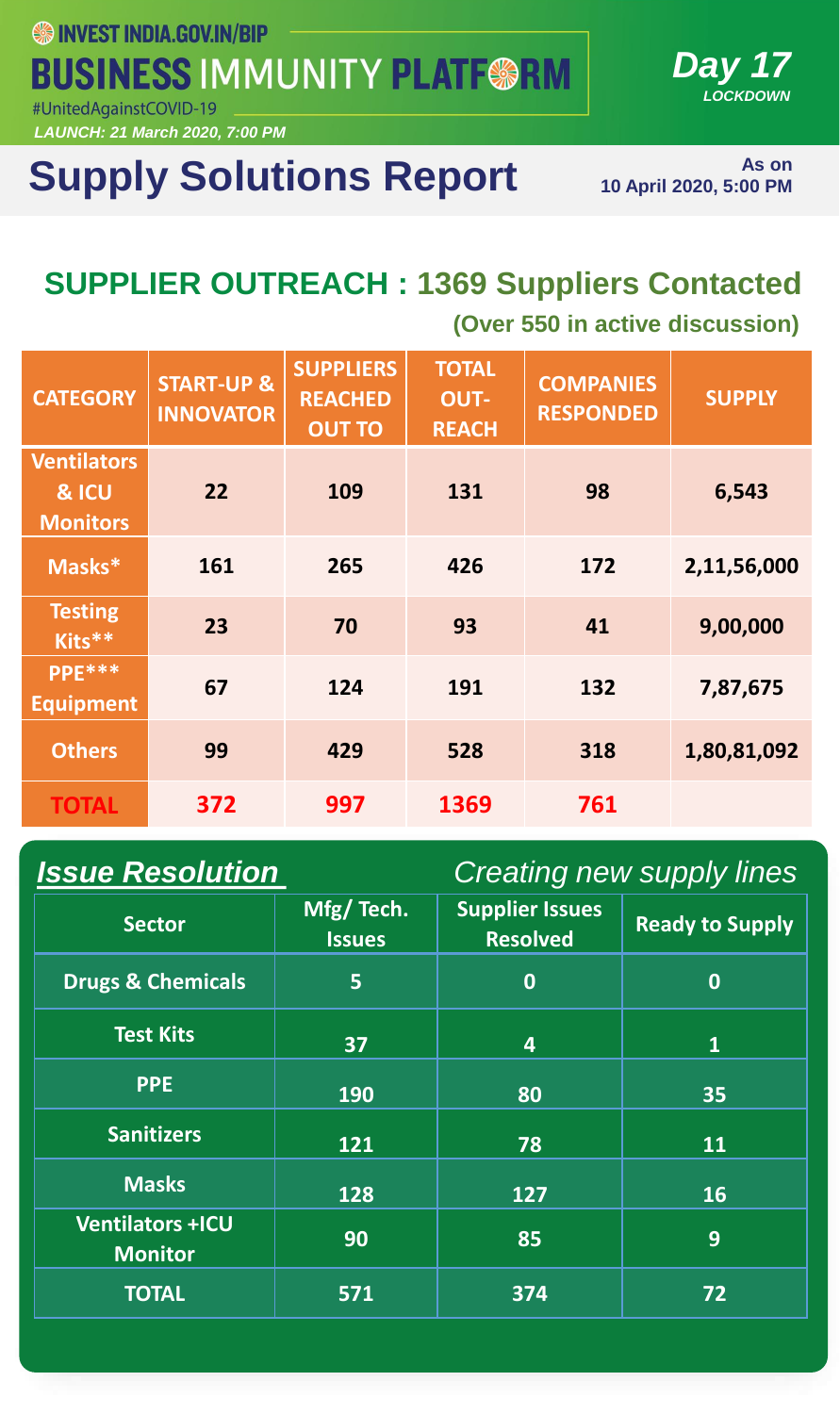### **LOGISTICS INITIATIVE**

#### **Total Queries: 452**

**Resolved: 330 Pending : 109 Not Actionable : 13** 

- Whatsapp group of 95 Members including GoI officials and representatives from some of the biggest logistics players such as Fedex, BlueDart, UPS, DP **World**
- **Platform serves as a Logistics Aggregation and Logistics Policy Information** Portal
- Stakeholder Consultation & feedback on National E-Pass System through platform

which it was unable to move from UP to Punjab and Maharashtra. Invest **Shaurya Industries:** the company had 20 lakh masks and 60,000 PPE kits India resolved the issue within 2 days

## **MATCH-MAKING INITIATIVE**

#### **Requests**

**Shared details of suppliers of PPE, Masks, Ventilators, Sanitizers , Thermometers and Hospital Beds suppliers with 39 Govt and Pvt Entities**

- $\checkmark$  Received direct requests from 16 state governments
- $\checkmark$  Received direct requests from 23 private entities

#### **Recent Success**

| Government/<br><b>Entity</b>             | <b>Invest India Support</b>                                                                                   | <b>Status</b>                                                                                                                                           |
|------------------------------------------|---------------------------------------------------------------------------------------------------------------|---------------------------------------------------------------------------------------------------------------------------------------------------------|
| <b>Bhabha Hospital,</b><br><b>Mumbai</b> | Shared details of<br>suppliers for:<br>$-$ PPE                                                                | Reply awaited                                                                                                                                           |
| <b>Delhi Govt</b>                        | Shared supplier details<br>Of:<br>ventilators<br>PPE & masks<br>$\bullet$<br>sanitizers<br>Hydroxychloroquine | Delhi Govt has placed an<br>order of 26,000<br>Hydroxychloroquine tablets<br>through facilitation support<br>provided by Invest India (as<br>on 2Apr20) |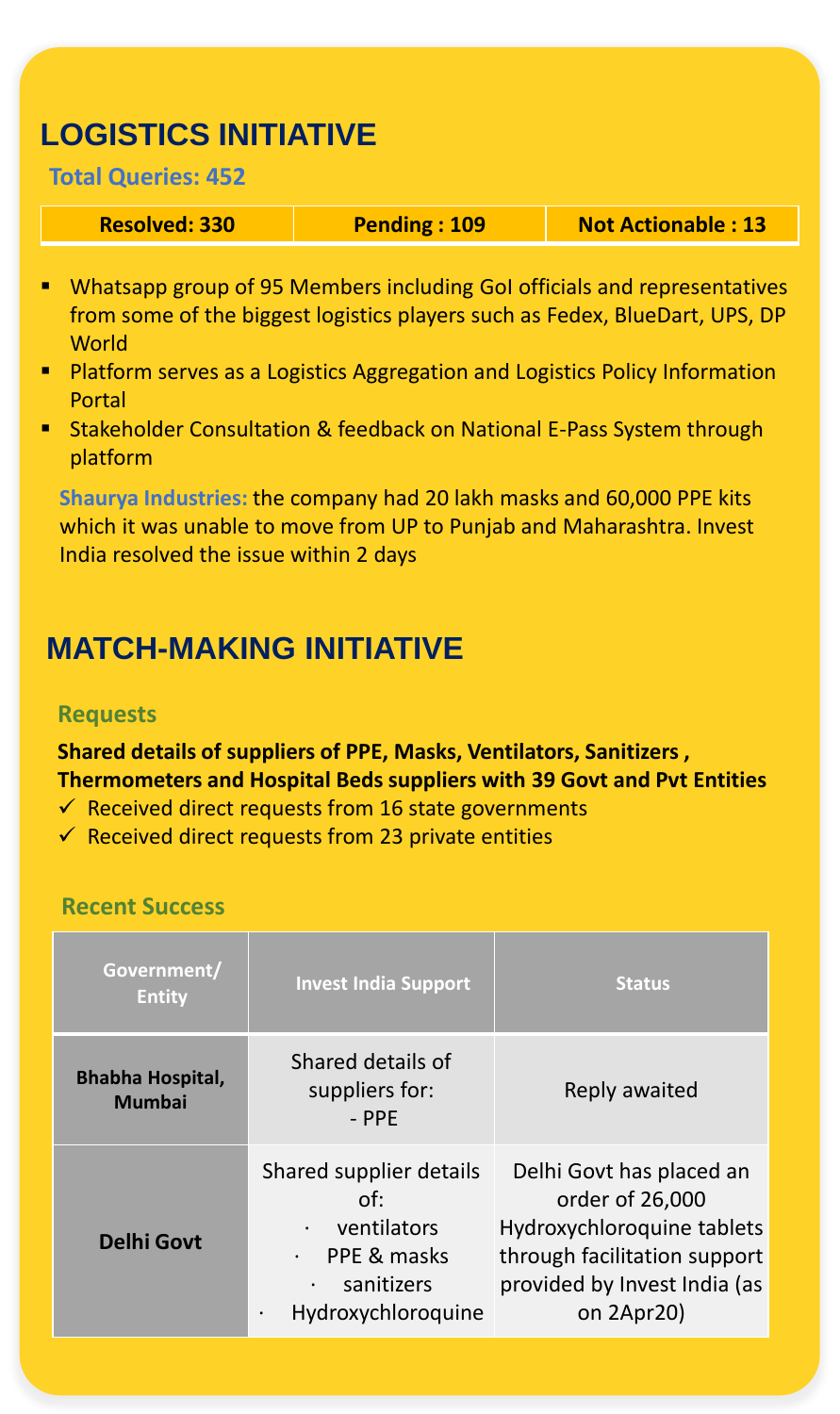### **MATCH-MAKING INITIATIVE HIGHLIGHTS**

| Government/<br><b>Entity</b>                                                  | <b>Invest India Support</b>                                                                                                                 | <b>Status</b>                                                                                                                                                                    |
|-------------------------------------------------------------------------------|---------------------------------------------------------------------------------------------------------------------------------------------|----------------------------------------------------------------------------------------------------------------------------------------------------------------------------------|
| Jammu and<br><b>Kashmir</b><br><b>Government</b>                              | Shared supplier details of -<br><b>Ventilators</b><br>- PPE & Masks<br>- Sanitizers                                                         | State govt has placed order of 1Lac<br>masks through facilitation support<br>provided by Invest India                                                                            |
| <b>Madhya Pradesh</b><br>Govt                                                 | Shared supplier details of $\cdot$<br>N95 masks &PPE                                                                                        | Govt has placed an order of 50,000<br>PPE kits through facilitation support<br>provided by Invest India (as on 31<br><b>March 2020)</b>                                          |
| <b>Air India</b>                                                              | Shared details of suppliers for<br>hazmat suits                                                                                             | Successfully assisted Air India in<br>procuring 200 hazmat kits in just 3<br>hours for their crew on 4 flight to<br>Europe to Airlift Indians.                                   |
| <b>Tamil Nadu Govt</b>                                                        | Shared details for suppliers of:<br>ventilators<br>masks & PPE Kits<br>multiple products from<br>China                                      | Immediate supply of 1 lakh 3-ply<br>@Rs.16 + Gst and 50,000 3-ply<br>@Rs.12 + GST, followed by a daily<br>supply of 50k masks in Chennai.<br>State govt has initiated discussion |
| <b>Delhi Govt</b>                                                             | Shared supplier details of:<br>ventilators<br>PPE & masks<br>sanitizers<br>Hydroxychloroquine                                               | Delhi Govt has placed an order of<br>26,000 Hydroxychloroquine tablets<br>through facilitation support<br>provided by Invest India (as on<br>2Apr20)                             |
| <b>AgVa Health Care</b><br>Pvt Ltd.                                           | Facilitating release and<br>delivery of multiple<br>consignments from different<br>customs warehouses across<br>the country to their office | - Consignments in India released<br>and delivered.                                                                                                                               |
| <b>Narayanpur</b><br>District,<br><b>Chhattisgarh (for</b><br>frontine staff) | Shared supplier details of:<br>N95 masks & PPE<br>Diagnostics kits<br>Gloves                                                                | Procurement process started                                                                                                                                                      |
| <b>Doctors Without</b><br><b>Borders</b>                                      | <b>Connected Doctors without</b><br>Borders with suppliers for a<br>confirmed order of 5000 N95<br>Maks, 10000 3PLY masks, 1000<br>Goggles  | Confirmed order delivered in 24<br>hours                                                                                                                                         |
| <b>Andhra Pradesh</b><br>Govt                                                 | Shared supplier details for<br>masks & PPE                                                                                                  | Procurement begun for PPE                                                                                                                                                        |